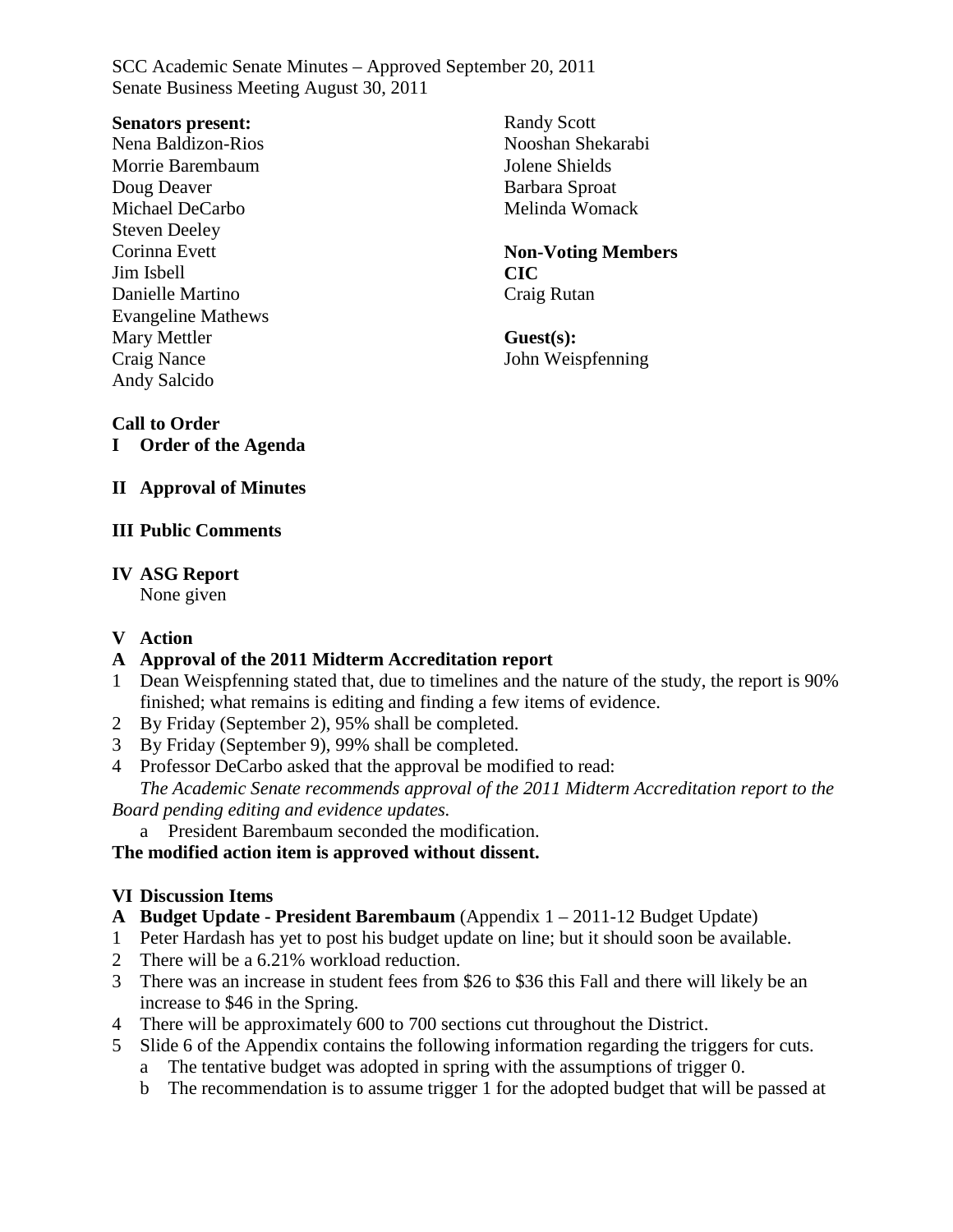the next board meeting.

- 6 The Associate Dean of Athletics will not be filled, nor the Dean of OEC or SCC Plant Manager.
	- a SCC will be hiring an administrative secretary for MS and a Graduation Specialist.

#### **During discussion:**

- Professor Nance stated: if our surplus continues to grow this year, I shall go to the board and bring this to their attention; we need to be vigilant. Why must we find the \$4,000.00 for a water fountain for the U buildings rather take it from our surplus?
- Professor Evett stated that this is another place where Faculty can raise their voices when they serve on committees and can identify areas in need of funding.
- Professor Evett reported that President Vazquez has asked that the departments have a discussion for what classes may be cut.
- Professor Nance said that 6% was a number first bantered around for cuts but predicts it will be higher.
- Professor DeCarbo reported that the Department of Communication has begun this process wherein each faculty member has identified two classes that could be cut from her/his schedule and that at their next department meeting they will look at these options and choose the ones that will hurt the students the least in regards to course offerings, schedule and those necessary for a degree.

### **B Faculty Hiring Process - President Barembaum**

- 1 There is no expectation of hiring but we must still go through the process.
- 2 The timeline for the process will be coming soon.

### **C Robert's Rules/Minutes - Professor DeCarbo**

### **C1 Operation of meetings**

- 1 It is necessary for the Senate to determine how meetings should proceed:
	- a Shall the Senate go to a pro then con form? If arguments are not made against the previous speaker then the discussion is closed.
	- b Shall the Senate limit the time for discussion?
	- c Shall the Senate allow the speaker to yield the floor to the next speaker?
- 2 Regardless of what form, it is necessary that we respect that only the speaker has the floor and that it cannot taken from her/him.
- 3 Professor DeCarbo recommends that the Senate direct the President of the Senate to monitor and direct discussion; that a speaker takes the floor only if recognized by the President, and that only the President may take the floor from a speaker. Further, that the President keeps track of the order in which Senators have raised their hands so that discussion may proceed fairly.
- 4 Upon discussion, the Senate agreed with the above recommendation, stipulating that in times of need (i.e. heated discussions, time constraints, etc.) the body may move to put further restrictions on the process of discussion and debate.

**C2 Minutes** Professor DeCarbo asked, "How detailed should the minutes be?

- 1 As little as possible?
	- a The advantages: easier to read, the records cannot be used by one against another, the senate should only report action taken.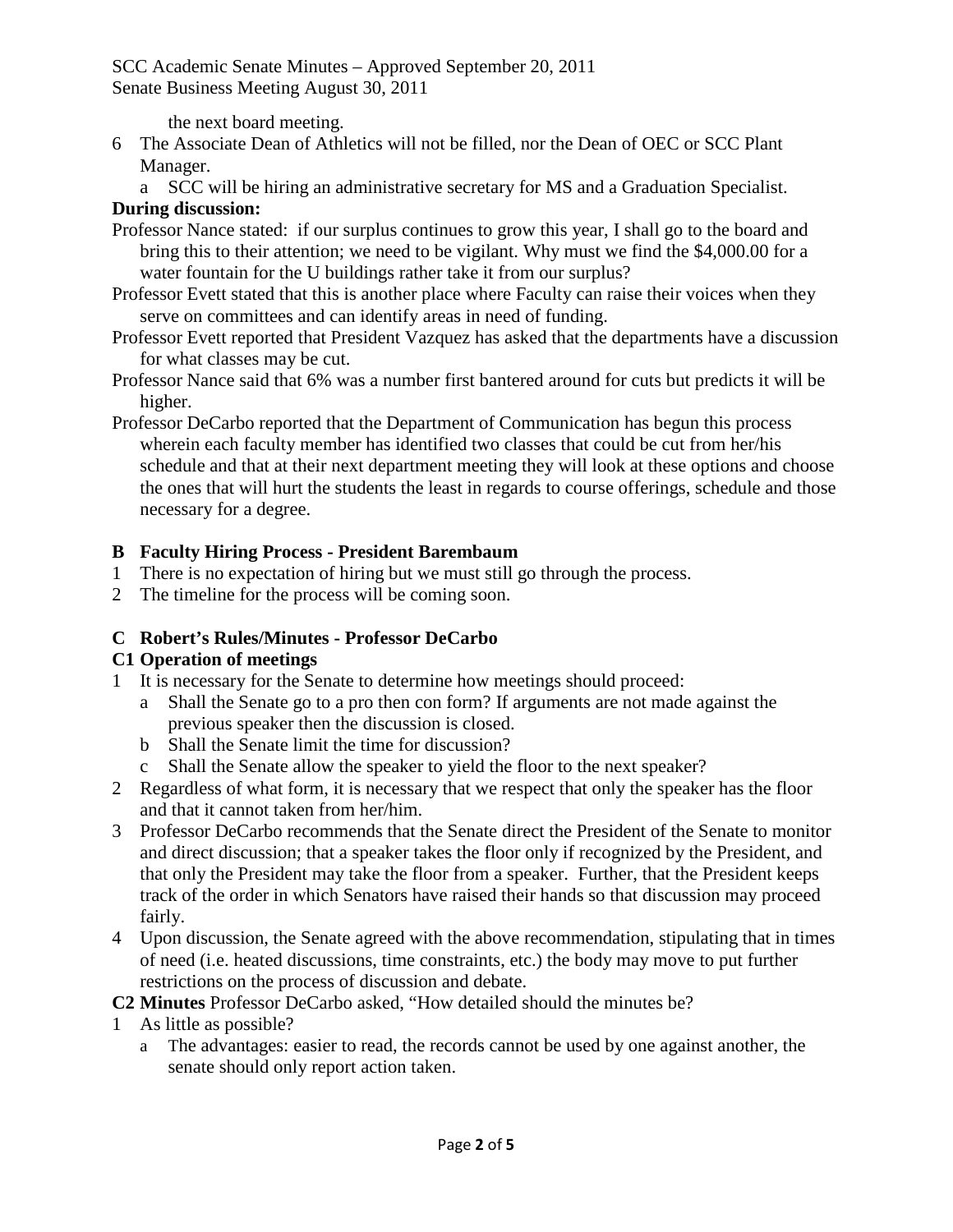- b The disadvantages: the minutes are not rich in detail, reasons for decisions may not be clear, recording of history is sparse.
- 2 As much as possible?
	- a The advantages: rich in detail, history of decisions can be easily traced, things said in public meetings are available to the public they serve.
	- b The disadvantages: time consuming to read (and create), administration can use some things said against non-tenured faculty, may be divisive.

#### **During discussion:**

Professor Martino stated that she did not see a need to see who said what.

Professor Womack said that it was not necessary for a "he said/she said" but the minutes are a historical device and that there must be enough on them so someone can track down the origins of policy and debate, as well as follow the flow of discussion.

Professor Nance argued that the minutes should be generalized so as to be more reader friendly. Professor Sproat stated that detailed minutes were very helpful to the "newbies".

- Professor Evett said that at the Exec Board meeting it was discussed that we have a digital recording of the Business meetings, so as to ease the task on the secretary, allow the Secretary to participate and have an accurate recording of the meeting for when there may be questions as to what was said.
- Professor Elschlepp cautioned that recording maybe inhibit conversation; however, if it could be guaranteed that the recordings not be made public, then it should be done.

Professor Nance agreed that recordings should only be made available to the Senate.

Professor Martino asked if we need to talk our constituents about the recordings and the minutes.

- President Barembaum responded that we should talk to our constituents about the minutes, but the recording would be procedural for the Senate.
- Upon much discussion, it was agreed that the Business meetings would be recorded; and upon adoption of the minutes for the meeting to which they pertained they would then be deleted.

Professor DeCarbo asked if there was any objection to recording the next meeting, there was none.

### **D Task Forces (communication)**

1 Professor Evett asked to clarify who is serving on the Grants Informational Task Force and determined it is Professors Deeley, Sproat, Wagner, and Evett.

2 There was a Committee Governance task force that was created but seems to be disbanded; so as to create a communication flow chart for the Faculty, Professor Evett moved:

*The Academic Senate create a Communication Task Force that will create a communication flow chart for the Faculty to be posted on the website by November 29.*

### a Professor Womack seconded the motion.

### **The Task Force is formed without dissent.**

Professor DeCarbo will chair and staff the Task Force.

### **E Program Discontinuance/Reduction/Suspension/Reinstatement**

1 Professor Evett moved:

*The Academic Senate create a Task Force to be charged to review the Program Discontinuance policy and create policies for program reduction, suspension and/or reinstatement and to report back to the Senate by April 17, 2012*

a Professor DeCarbo seconded the motion.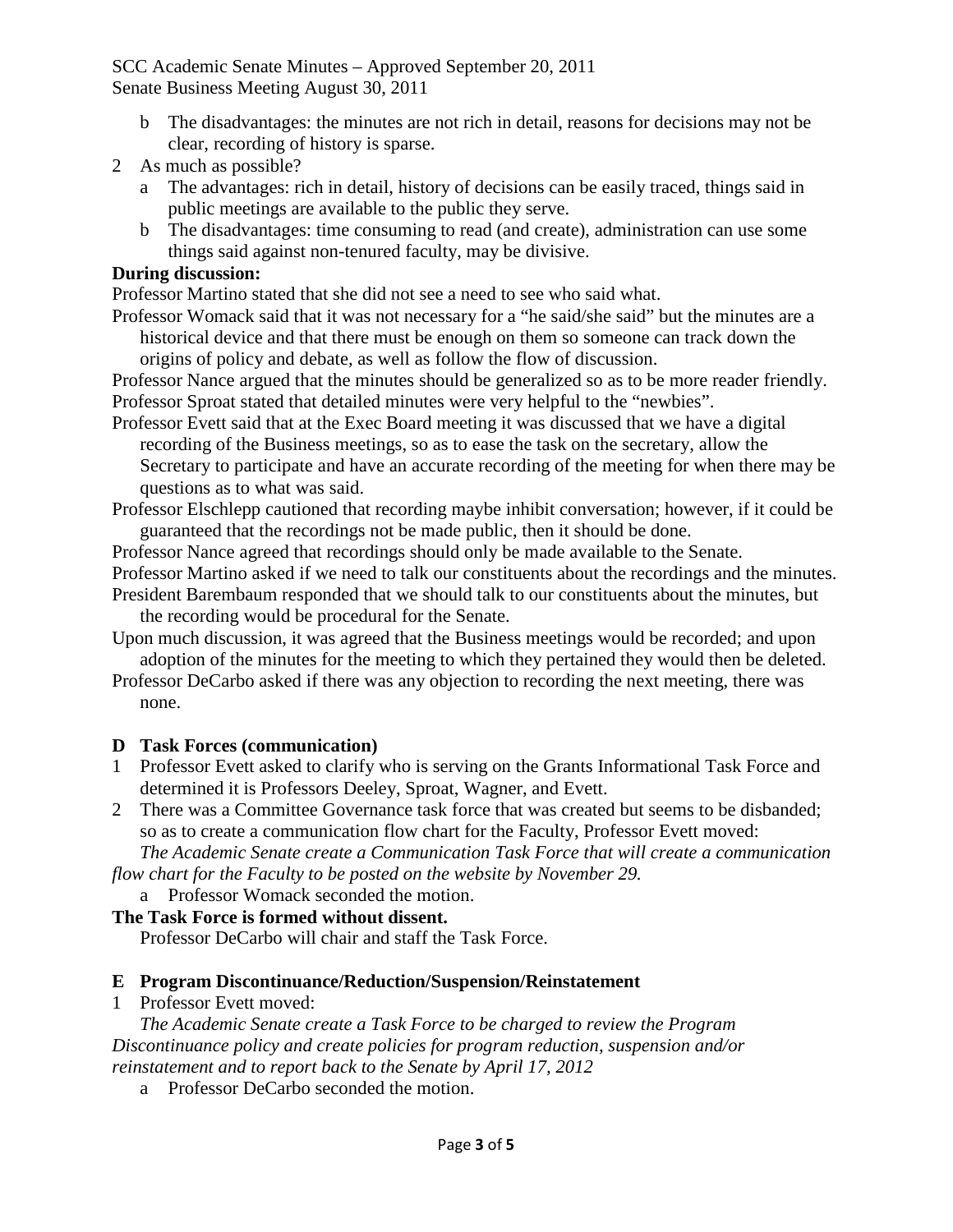- 2 Professor Rutan reported that the Program Discontinuance is an Administrative Regulation and is mutual agreed upon by both Academic Senates.
- 3 Professor Rutan summarized AR6134 (Appendix 2 Program Discontinuance)
- 4 Professor Nance questioned whether this Task Force should be formed without notifying and/or including the SAC Senate.
- 5 Professor DeCarbo asked Professor Evett whether she would accept as a friendly amendment to her motion, the following:

*The Academic Senate request the Academic Senate at Santa Ana College to join in our to be created Task Force; charged to review the Program Discontinuance policy and create policies for program reduction, suspension and/or reinstatement and to report back to the Senate by April 17, 2012.*

- 6 Professor Evett accepted the friendly amendment.
- 7 During discussion, many agreed that such a Task Force should be formed, but thought that procedurally, SAC should be communicated with first before the formation of the Task Force.

## **The Task Force is created with a vote of 12 to 5.**

a Professor Rutan agrees to serve as Chair of the Task Force.

### **VII Reports Discussion**

### **A Curriculum - Professor Rutan**

- 1 SCC has completed its stand alone course training as required by TITLE V.
- 2 SCC will attend that South Regional Meeting on September  $23<sup>rd</sup>$ .

## **B SAC Senate Report - Professor DeCarbo**

- 1 The SAC Senate has yet to meet.
- **C Technology – Professor Scott**
- 1 TAG met twice over the summer and is working to define their duties.

# **D Facilities – Professor Nance**

- 1 The loop road will be completed this November.
- 2 The Gym completion date is now predicted for May 2012.
- 3 The Humanities completion date is now predicted for March 2013.
- 4 The administration is deciding whether to pay to repair the MNO ceiling or go through litigation.
- 5 The Signalization for the two new entrances may happen as soon as March, but it may be a year.
- 6 Bids for the surveillance system will now be accepted by the board.
- 7 Water fountains will be installed in the Science Center.
- 8 They are working to solve the vacuum that is created in the Science Center when emergencies are triggered.
- 9 The fume hoods in the chemistry labs are insufficient to pull up carcinogens; this is being remedied.

# **E College Council - President Barembaum**

- 1 Budget information from the council was presented.
- **F President's Report**
- 1 Soldiers to Scholars Reception will take place September 15, 6 to 8:30 \$50.00 for a mixer at the Orange County Sheriff's Regional Training Academy
- 2 The board will be meeting at SCC on September  $26<sup>th</sup>$ , 4:30 in SC 105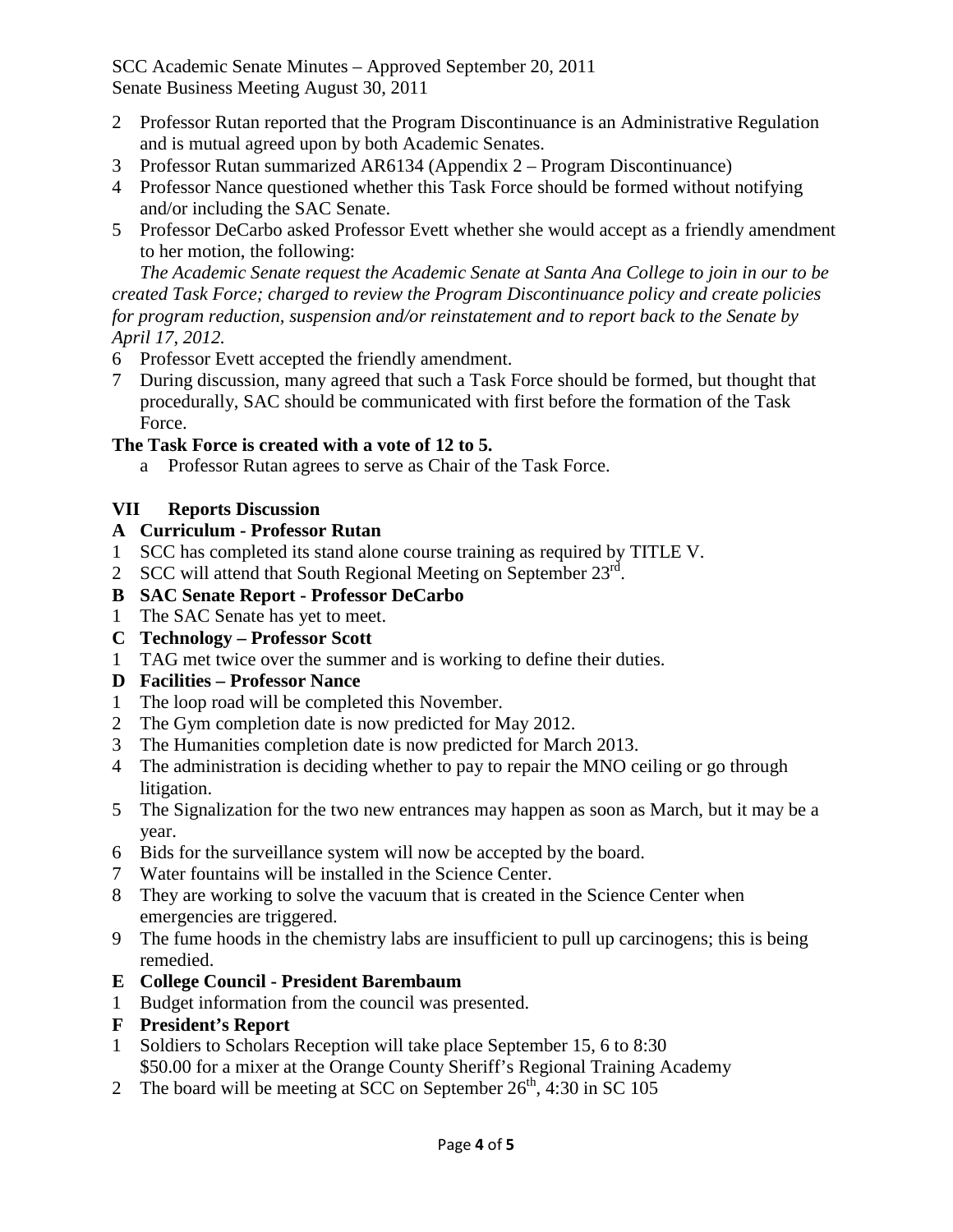*Professor Martino moved to adjourn Professor Evett seconded the adjournment.* **The meeting is adjourned without dissent.**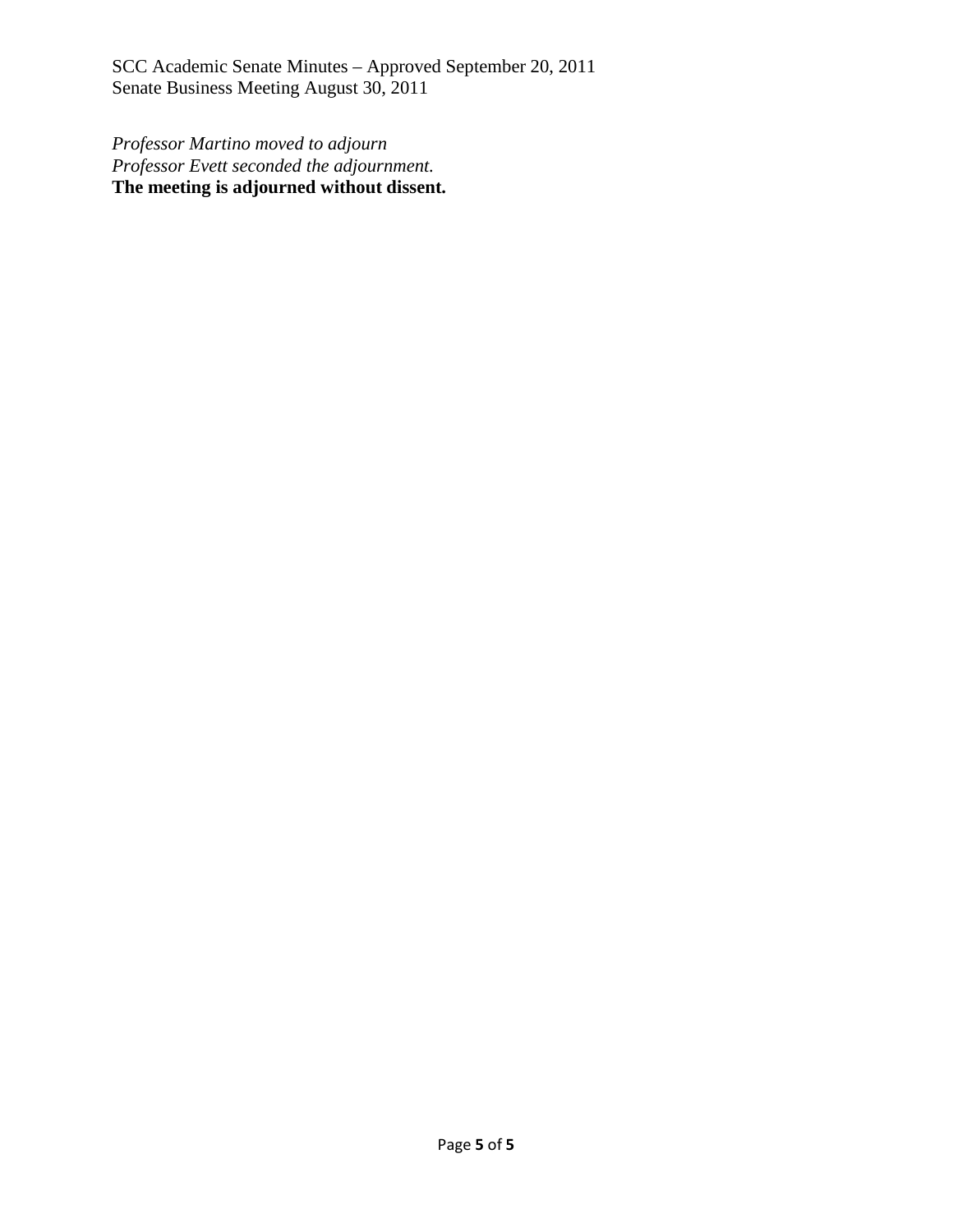

#### **State Budget Update** What's new?

- Chancellor's Office Budget Workshop
	- "Blue Book"
		- **B** Details on apportionments
		- Workload measures
			- Apportionment reductions
			- Reduced funded FTES targets
			- Categorical program entitlements
			- Trigger 1 and Trigger 2 scenarios
- So far, state revenue collections are well below estimates
	- Economy sluggish
	- Bad sign for chances of collecting additional \$4 billion in revenue dependent on holding off "trigger" cuts



- Net \$290 million reduction in state apportionment funding ■ RSCCD - (\$7,961,366)
	- # 6.21% workload (FTES) reduction (negative growth)
- lincreases student fees from \$26 to \$36 per unit Student fee collection shortfall acknowledged to
- be \$25 million statewide in 2011/2012
- Estimate additional RSCCD funding reduction of approximately \$800,000
- Unique to each district dependent on BOG waivers - Will be applied as general apportionment deficit

### **State Budget Update**

- Mid-year funding cut tiers or "triggers" if certain levels of additional \$4 billion in revenue doesn't materialize
	- Trigger 1 and Trigger 2
	- Automatic as of January 1, 2012
	- Based on lower assessment of DOF or LAO
- Additional apportionment cash deferrals
	- Year end state apportionment deferrals (IOU)
	- $-$  RSCCD = \$24,091,280 as of June 30, 2012
		- #30.7% of total state general apportionment

#### **State Budget Update Mid-Year Triggers**

#### ■ Trigger 0

- at least \$3 of the \$4 billion materializes: No additional funding cuts
- Trigger 1
	- between \$2 and \$3 billion of revenue materializes: \$30 million apportionment cut, backfilled by an increase in fees of \$10, from \$36/unit to \$46/unit (January 1, 2012) RSCCD - additional \$763,070 funding cut
- **8** Trigger 2
	- between \$0 and \$2 billion of new revenue materializes: Trigger 1 cut and fee increase PLUS a \$72 million additional apportionment cut
	- B RSCCD additional \$1,831,368 funding cut
	- $-$  Combined = \$2,594.438 mid-year funding cut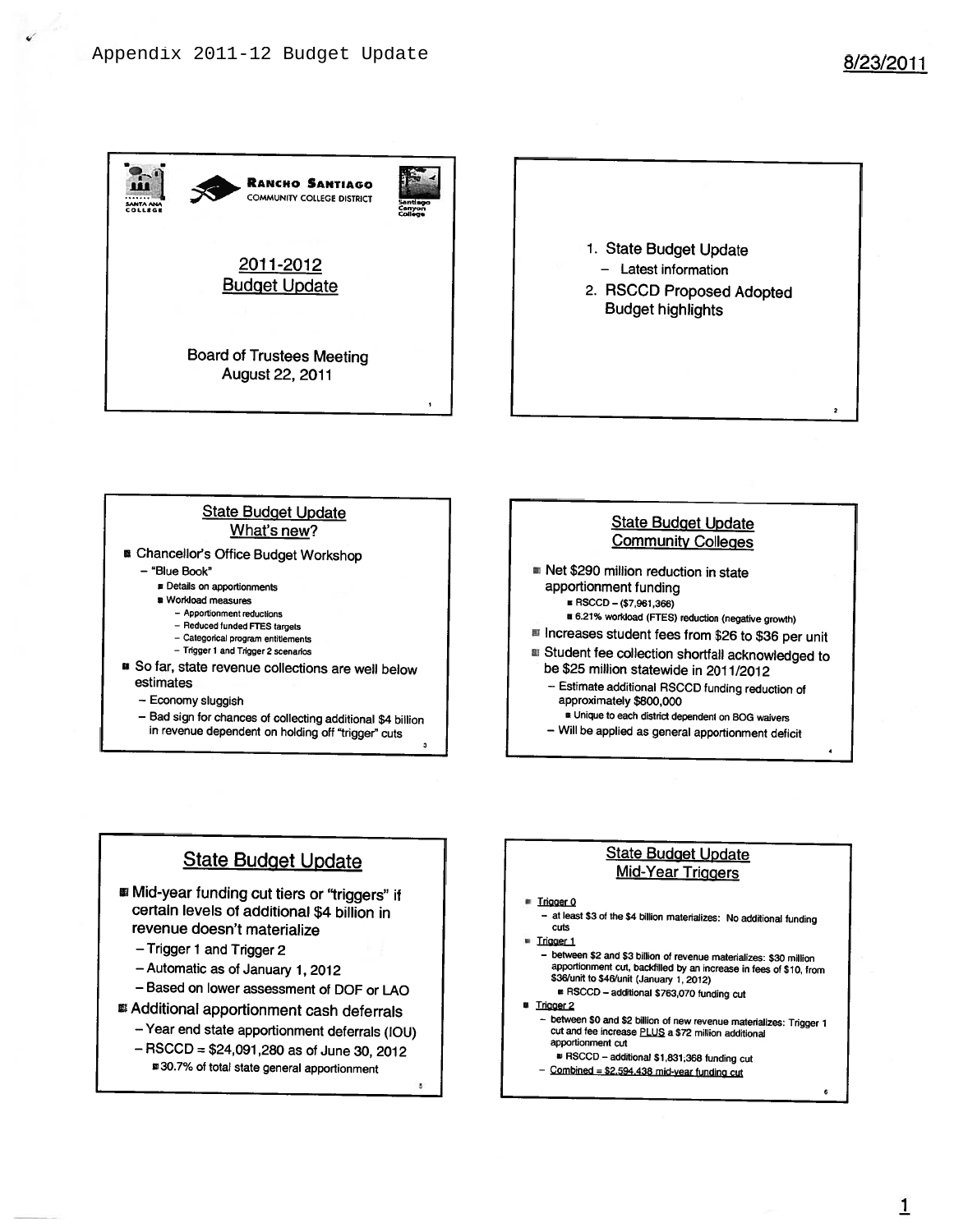# 8/23/2011

#### Will the Triggers be pulled?

- CCLC has advised district's to prepare for Trigger 2 mid-year funding reductions
- State Chancellor's Office is not providing any advice or direction for districts - Each district has unique set of circumstances
- K-12 districts are being advised to prepare for **Trigger 2 reductions** 
	- Seven days less instructional school year
- Prudent to at least prepare for Trigger 1 - RSCCD recommendation in Budget Assumptions

#### What is included in RSCCD Proposed **Adopted Budget?**

- Workload measures funding reduction
	- \$7,961,366 apportionment reduction ■ Partially offset by \$7.5 million reduction already budgeted last year
	- $-6.21\%$  reduction in funded FTES (1,893.61)
- Employee health benefit cost increases, Unemployment Insurance increases, **PERS** increases
	- Approximately \$2.5 million in additional ongoing costs

#### **RSCCD Budget**

- Therefore, additional \$3.5 million in ongoing cost reductions are necessary for **Proposed Adopted Budget** 
	- -\$2.5 million for additional new ongoing expenditures
	- -\$1.0 million in anticipation of Trigger 1 midyear reduction

#### **RSCCD Budget**

- Gampuses/Centers and District Operations have identified the required \$3.5 million in additional reductions for the Proposed Adopted Budget
	- Santa Ana College \$2,005,500
	- # 57.30% share of combined fixed/discretionary costs - Santiago Canyon College - \$917,700
	- 26.22% share of combined fixed/discretionary costs - District Operations - \$576,800
	- # 16.48% share of combined fixed/discretionary costs

#### 2010-2011 Ending Fund Balance

- Approximately \$46 million as of June 30, 2011 - June 30, 2010 - \$32 million
- Increase of approximately \$14 million
	- \$7.5 million budgeted expected mid-year reduction that didn't materialize
	- \$3.1 million funded 2.21% growth
	- \$2.2 million two years OEC center funding
	- Approximately \$1.2 million in cost savings primarily due to funded vacant positions
- **Ending balance funds are one time funds** 
	- Proposed Adopted Budget spends down approximately \$7 million (estimate)
	- Trigger 2 implementation will spend down an additional \$1.8 million

### **Ongoing Concerns**

- State and National economies not performing to state revenue expectations
- If Trigger 2 is implemented
	- An additional reduction in RSCCD state funding
	- Additional \$1.8 million mid-year reduction
	- Further encroachment on ending balance
	- Too soon to tell...
- Cash deferral concerns
	- $-$  \$24 million as of June 30, 2012
	- Additional new deferrals?
- Additional Prop 98 tinkering?

12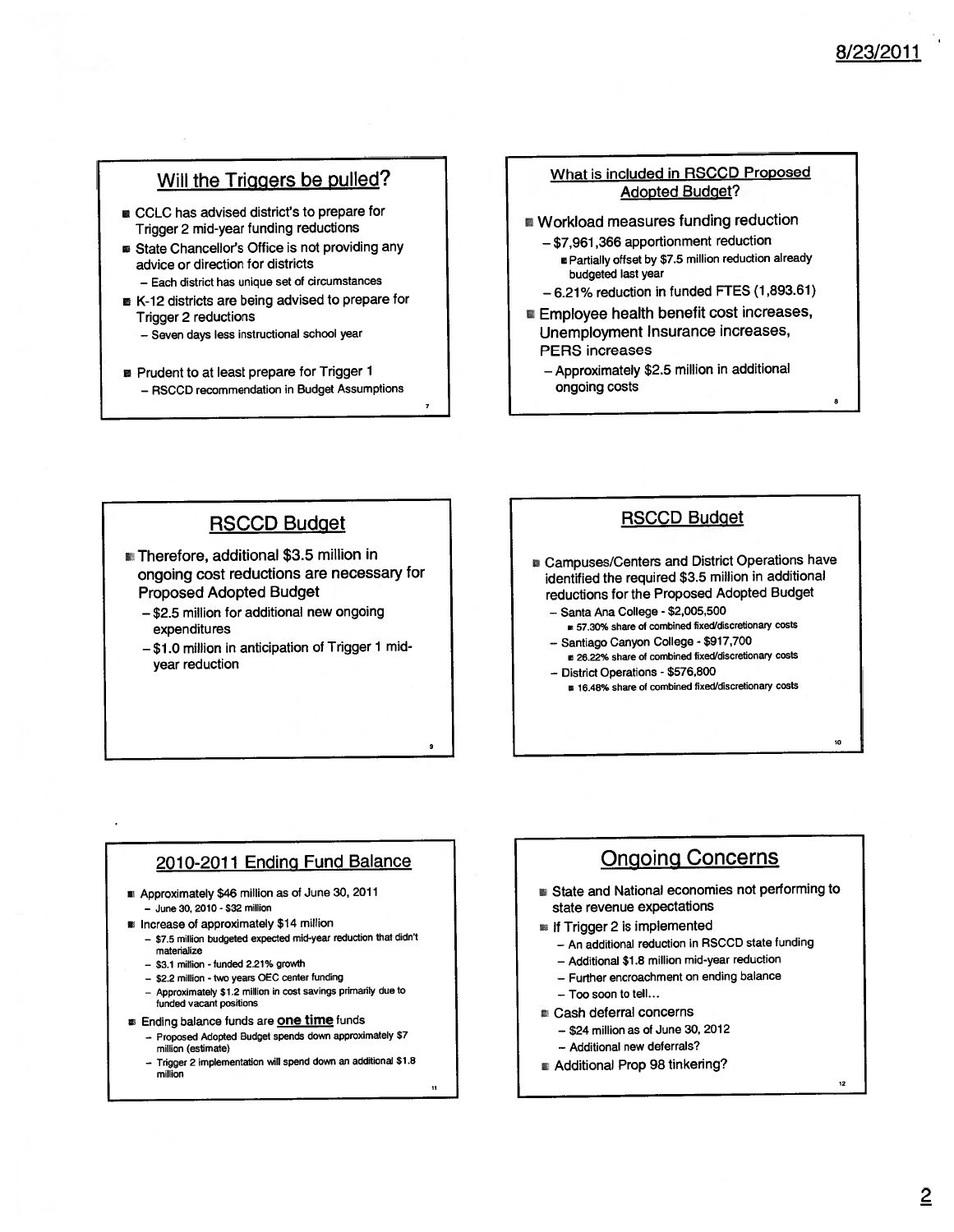# Proposed Adopted Budget Timeline

- Adopted Budget Assumptions recommendations
	- On tonight's docket for approval
	- Includes anticipated Trigger 1 reductions
- Proposed Adopted Budget approval
	- September 12th Board meeting
	- September 15<sup>th</sup> Adopted Budget due date

13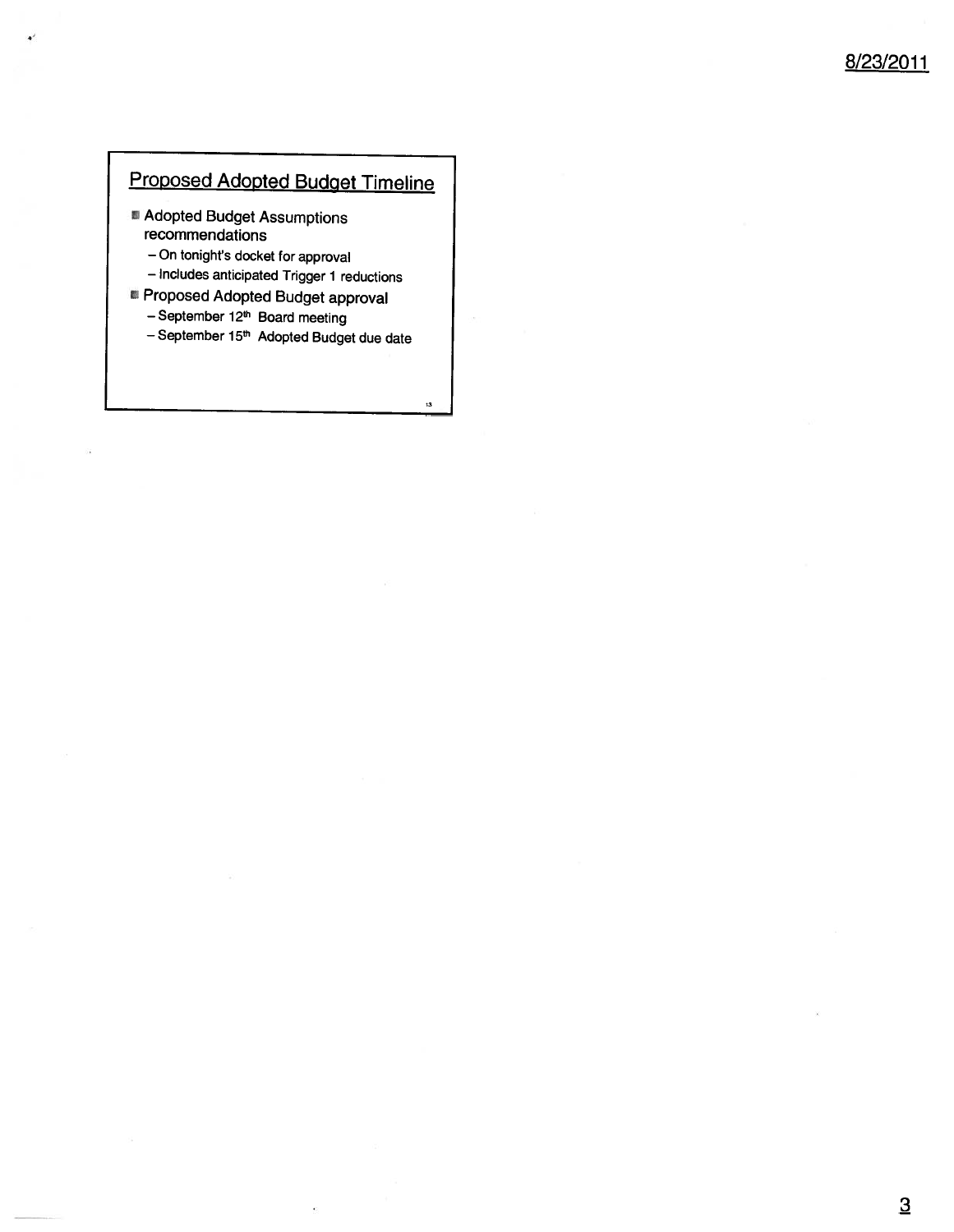# Program Discontinuance - AR6134

#### **Rancho Santiago Community College District**

#### **PROGRAM DISCONTINUANCE - AR6134**

#### **January 2000**

The procedures are based on the guiding principles that: 1) considerations of program discontinuance are distinct from program improvement; 2) if there is mutual agreement between the affected faculty of a program and the administration, and when students will not be adversely affected, the processes of this procedure [i.e., two semesters of program review and convening of the Program Discontinuance Review Committee of (PDRC)] do not need to go into effect; 3) program discontinuance is an academic and professional matter for local academic senates, and; insofar as the procedure impacts employment, it is a matter of collective bargaining in all cases. As a result, this procedure will be kept separate from development of Department/Discipline portfolios. In addition, if this procedure needs to be invoked, or if a program is to be discontinued on the basis of mutual faculty/Administrator agreement, the bargaining unit will be notified and given the necessary time to resolve the issues of collective bargaining.

Vital academic considerations include effects on students, balancing the college curriculum, education and budget planning and issues of regional coordination for occupational programs. Qualitative as well as quantitative data need to be used as a result. Qualitative data is less statistical and more value-laden. The quality of the breadth and depth of the curriculum, and the teaching and learning process should be taken into consideration. Student satisfaction and how the program is perceived by articulating universities or employing business and industry are factors as well. **Quantitative data include weak enrollment trend (e.g.,** lack of demand); insufficient frequency of course section offerings to assure reasonable availability for students; poor retention; poor term-to-term persistence for those in courses in the major; poor rate for student achievement of program goals; lack of demand in the workforce; or unavailability of transfer major.

- 1. A review process will go into effect when the department chair, in consultation with the discipline faculty, and/or the administrator working directly with the program in consultation with the faculty and the Vice President of Academic Affairs, using the factors listed above, have determined that a program is in jeopardy. Department/discipline members and the administrator working directly with the program will identify aspects, e.g., qualitative and quantitative data, which apply to the specific program and then do a preliminary analysis of items related to the mission of the college, enrollments trends, workforce-related issues, completion rates, articulation issues, course availability (both lower and upper division), and outside agency requirements. Then, formal notice, including the factors used to make the determination, will be sent to the President of the Academic Senate, the chair of the Curriculum and Instruction Council, the collective bargaining unit, and the Vice President of Academic Affairs.
- 2. The department/discipline will then work internally for two semesters to review program goals and attempt to ameliorate the situation. Ongoing documentation will be needed. Notice of process will again be sent to the President of the Academic Senate, the chair of the Curriculum and Instruction Council, the bargaining unit, the Vice President of Academic Affairs, and the President of the college.
- 3. After two semesters, a comparative study will be conducted on the quantitative/qualitative factors identified as pertinent to the program. If the situation persists, the area administration, in consultation with the faculty, will ask the District Curriculum and Instruction Council to convene the Program Discontinuance Review Committee to make a recommendation. This committee will hold meetings with provision for public comment, and will have a first and second reading of action items. The membership of this committee will include the District Curriculum and Instruction Council Chair or designee as ex officio member, the affected department chair(s), one faculty member, chosen by the department chair(s) from within the program or related discipline and two from outside the program, (chosen by the Curriculum and Instruction Council Chair with the approval of the Curriculum and Instruction Council), the affected Division Dean/Administrator and the Vice President(s) of Academic Affairs. If a program is unique to either SAC or SCC, the designated